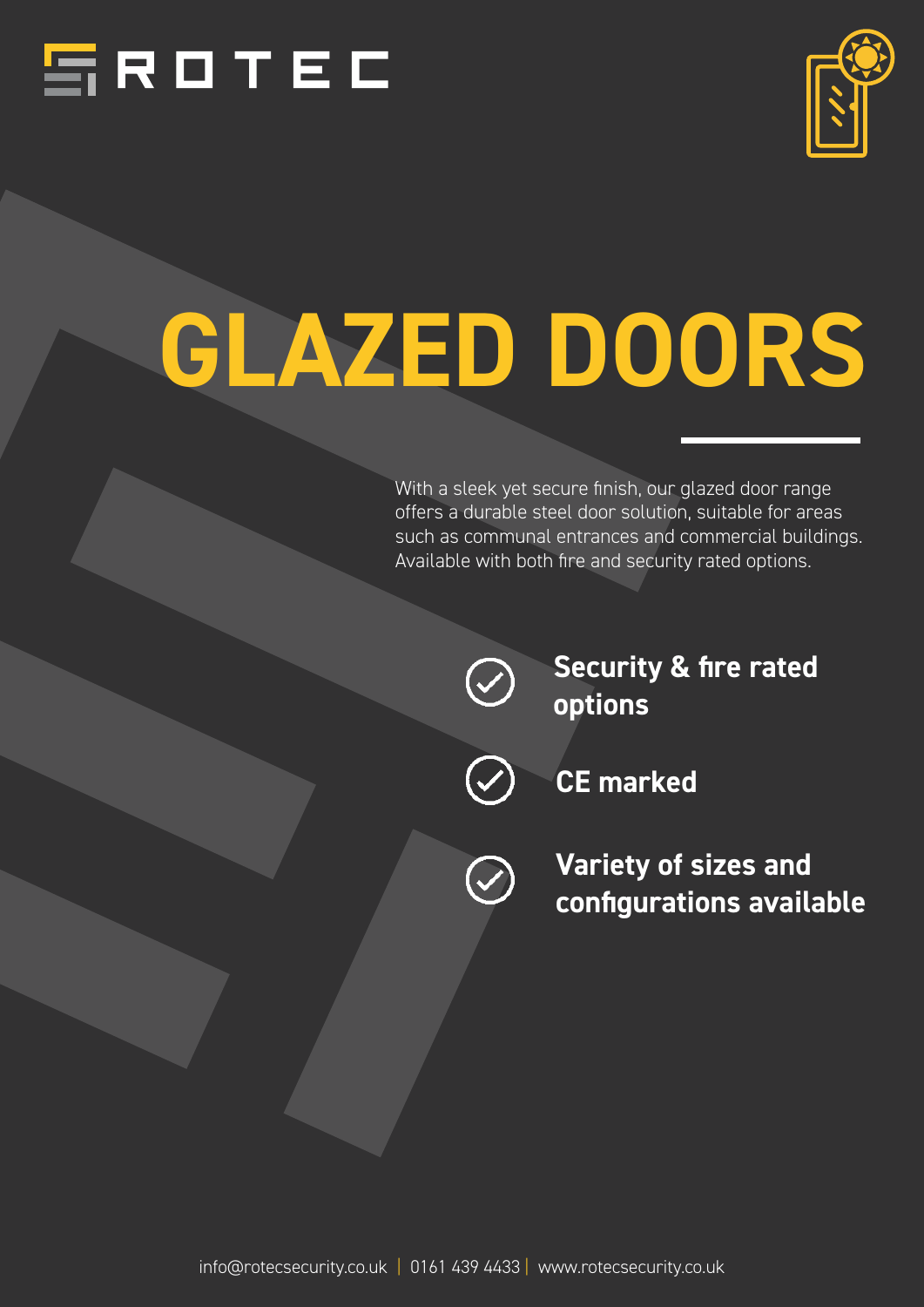

#### *Please note: all information in this data sheet is to be used as a guide only. Multiple configurations and hardware options available. Please enquire for a bespoke quotation.*

All measurements are in millimetres (mm).

### **Standard**

|                               | <b>Single</b>                                                 | <b>Double</b>                                                 | Leaf & Half                                                   |
|-------------------------------|---------------------------------------------------------------|---------------------------------------------------------------|---------------------------------------------------------------|
| <b>Max Width</b>              | 1400                                                          | 2800                                                          | 2700                                                          |
| <b>Max Height</b>             | 3000                                                          | 3000                                                          | 3000                                                          |
| <b>Min Width</b>              | 900                                                           | 1600                                                          | 1200                                                          |
| <b>Min Height</b>             | 500                                                           | 500                                                           | 500                                                           |
| <b>Side Panels - Min size</b> | 300 x 300                                                     | 300 x 300                                                     | $300 \times 300$                                              |
| <b>Side Panels - Max size</b> | 1360 (w) x 3000 (h)                                           | $1360 (w) \times 3000 (h)$                                    | 1360 (w) x 3000 (h)                                           |
| <b>Over Panels - Min size</b> | $300 (w) \times 300 (h)$                                      | $300 (w) \times 300 (h)$                                      | $300 (w) \times 300 (h)$                                      |
| <b>Over Panels - Max size</b> | 1360 (h) x 3000 (w)                                           | 1360 (h) x 3000 (w)                                           | 1360 (h) x 3000 (w)                                           |
| <b>Inward Opening?</b>        | Yes                                                           | Yes                                                           | Yes                                                           |
| <b>Fire Integrity</b>         | n/a                                                           | n/a                                                           | n/a                                                           |
| <b>Security Rating</b>        | n/a                                                           | n/a                                                           | n/a                                                           |
| <b>Panic Hardware?</b>        | Exidor unless specified                                       | Exidor unless specified                                       | Exidor unless specified                                       |
| <b>Access Control?</b>        | Maglocks, electric<br>strikes, solenoid, battery-<br>operated | Maglocks, electric<br>strikes, solenoid, battery-<br>operated | Maglocks, electric<br>strikes, solenoid, battery-<br>operated |

## Security Rated

|                               | <b>Single</b>            | <b>Double</b>       | Leaf & Half              |
|-------------------------------|--------------------------|---------------------|--------------------------|
| <b>Max Width</b>              | 1400                     | 2800                | 2700                     |
| <b>Max Height</b>             | 2440                     | 2440                | 2440                     |
| <b>Min Width</b>              | 900                      | 1600                | 1400                     |
| <b>Min Height</b>             | 1800                     | 1800                | 1800                     |
| <b>Side Panels - Min size</b> | Not permitted            | Not permitted       | Not permitted            |
| <b>Side Panels - Max size</b> | Not permitted            | Not permitted       | Not permitted            |
| <b>Over Panels - Min size</b> | 490 $(h) \times 300 (w)$ | 490 (h) x 300 (w)   | 490 (h) x 300 (w)        |
| <b>Over Panels - Max size</b> | $1000(h) \times 3000(m)$ | 1000 (h) x 3000 (w) | $1000(h) \times 3000(m)$ |
| <b>Inward Opening?</b>        | Not permitted            | Not permitted       | Not permitted            |
| <b>Fire Integrity</b>         | 4 hours max              | 4 hours max         | 4 hours max              |
| <b>Security Rating</b>        | SR <sub>2</sub>          | SR <sub>2</sub>     | SR <sub>2</sub>          |
| <b>Panic Hardware?</b>        | Exidor 700 series        | Exidor 700 series   | Exidor 700 series        |
| <b>Access Control?</b>        | Surelock McGill          | Surelock McGill     | Surelock McGill          |